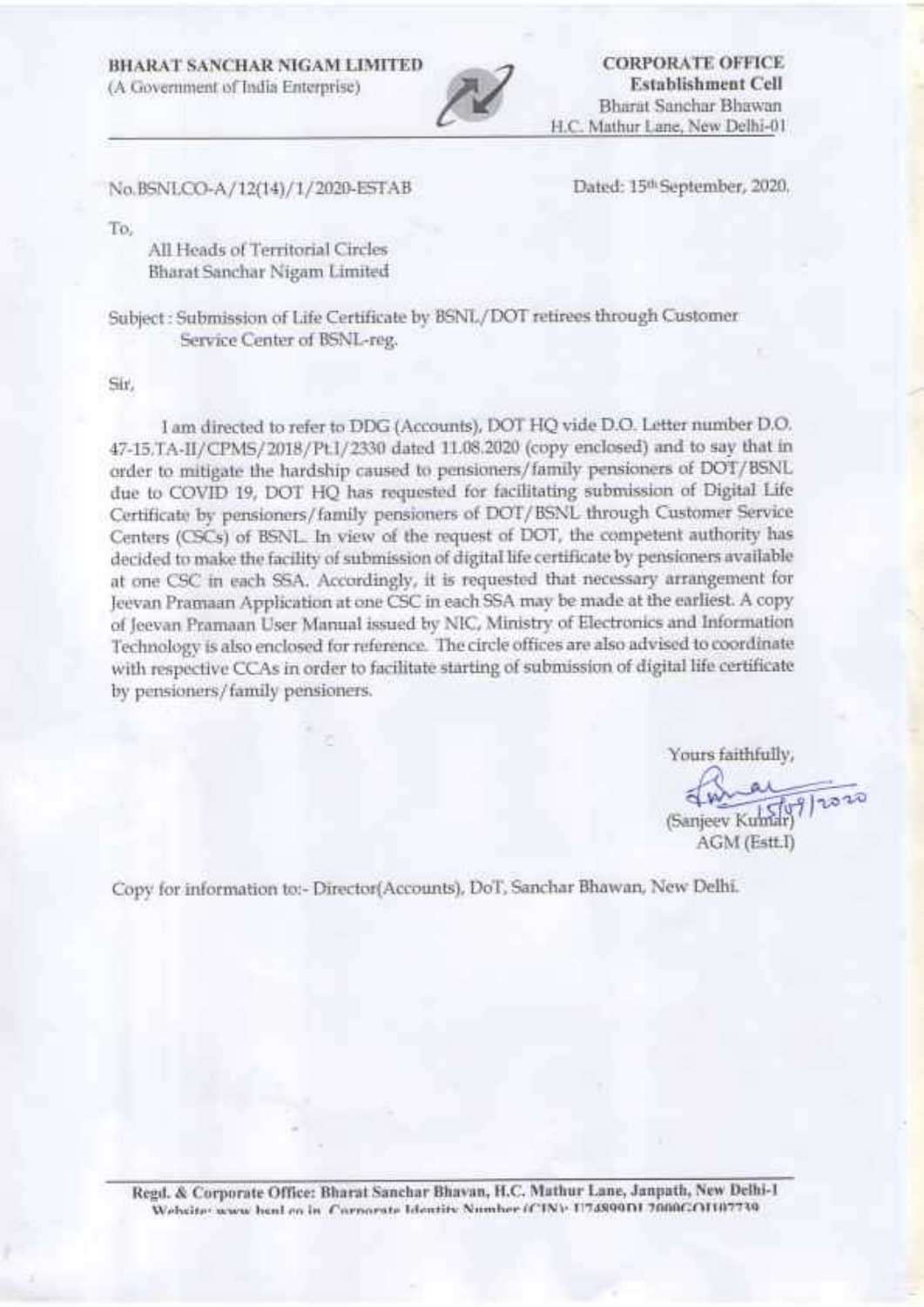वन्दना गुप्ता (आई थी एण्ड टी ए एफ एस) उपमहानिदेशक  $(\frac{\partial}{\partial x} \pi)$ **VANDANA GUPTA (IP & TAFS) Deputy Director General** (Accounts)



भारत सरकार संचार मंत्रालय दरसंचार विभाग Government of India **Ministry of Communications Department of Telecommunications** 

Dated: 11/08/2020

D.O. 47-15/TA-II/CPMS/2018/Pt.1 /2330

Dear Puruar ji,

In continuation to our discussions in your office on 04/08/2020, I would like to draw your kind attention to the fact that currently Department of Telecommunication is directly disbursing the monthly pension for over 95000 BSNL retirees (combined service optees), DOT pensioners and 40000 MTNL pensioners including over 88000 BSNL/MTNL VRS 2019 retirees. Pension for these pensioners is being directly credited into their bank accounts by CCA offices. These pensioners are required to submit their Life certificates (LC) to the CCA offices directly.

To facilitate the pensioners, the submission of Life certificate has been staggered for such pensioners receiving pensions directly from DOT. As per this arrangement, Life Certificate has to be submitted by pensioners within one year of last submission or in November in each year. Further, Pensioners are required to give their first Life certificate (after retirement) within one year of their retirement or in November.

For many pensioners, LC was due to be submitted starting Feb 2020 to March 2020 but could not be submitted by then or in November last year. Further, many of these pensioners could not give their Life certificate from March onwards because of imposition of lockdown/containment zones starting 25<sup>th</sup> March, 2020 in light of Covid 19 pandemic. Under such circumstances, for the convenience of pensioners and keeping the ongoing situation arising out of Covid 19 pandemic in mind, the deadline to submit LC has, for above pensioners and those who were required to submit till August 2020, has been extended till 30/9/2020 failing which pension is liable to be stopped. The number of pensioners who are required to submit their Life Certificates in upcoming months is enclosed (Enclosure I)

It is to further mention that Government has provided the facility of submitting Digital Life certificate wherein physical presence of pensioner is not required at CCA offices. Digital Life certificate can be generated by a pensioner using a Jeevan Pramaan Setup on any computer connected to internet with biometric device (finger scanner/iris scanner) attached to it. Installation Guide for the setup of Jeevan Pramaan is enclosed (Enclosure II) which also includes the system requirements. It is based on Aadhaar and involves biometric verification. It is to mention that currently pensioners are availing this facility at CSCs (common service centers)/ Aadhaar Centers/ Banks/ Post offices and CCA offices as well. However, it is gathered that due to lockdown, many of such points have not been approachable by pensioners or have not been found properly functional.

Therefore, as an additional measure and keeping the reach of BSNL/MTNL in mind, it is requested that existing Customer Care Centers of BSNL/MTNL be installed with Jeevan Pramaan facility so that it is easier and hassle free for pensioners to submit their Digital Life Certificates on time. As was suggested by you in the meeting, the SOP on the functioning of Jeevan Pramaan utility to generate Digital Life Certificate is enclosed (Enclosure III) (special attention be given to Table 1 of Step 2 of the SOP).

> कमरा नं. 701, संचार भवन, 20, अशोका रोड, नई दिल्ली-110001 Room No. 701, Sanchar Bhawan, 20, Ashoka Road, New Delhi-110001 Tel.: 011-23372085 Fax: 011-23356499 E-mail: gupta.vandana@nic.in

×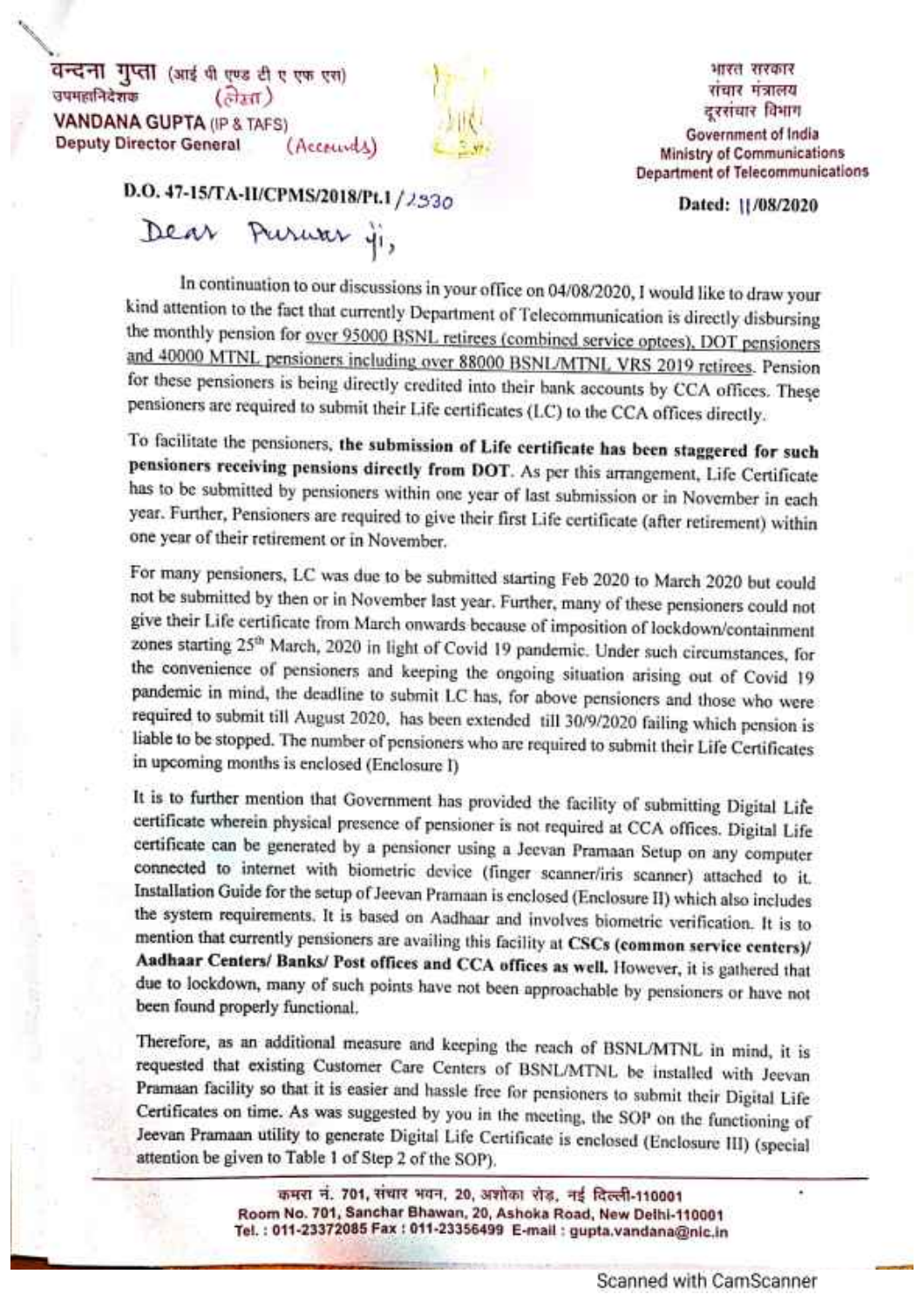Additionally, it is also suggested to nominate a Nodal Officer at the Corporate office level and Nodal Officers at the Circle Level to facilitate the setting up of the above facility and ensuring its wide publicity in close coordination with concerned Nodal Officer at respective CCA, besides coordinating for future needs.

I am looking forward to the cooperation and prompt action on part of BSNL and MTNL which will go a long way to facilitate these pensioners in their post retirement life by easing the process of submission of their Life certificates.

with regards,

Yours sincerely,

Vandavalupte (Vandana Gupta)

Enclosures: As above

To.

Shri Pravin Kumar Purwar

**CMD BSNL & MTNL** 

Scanned with CamScanner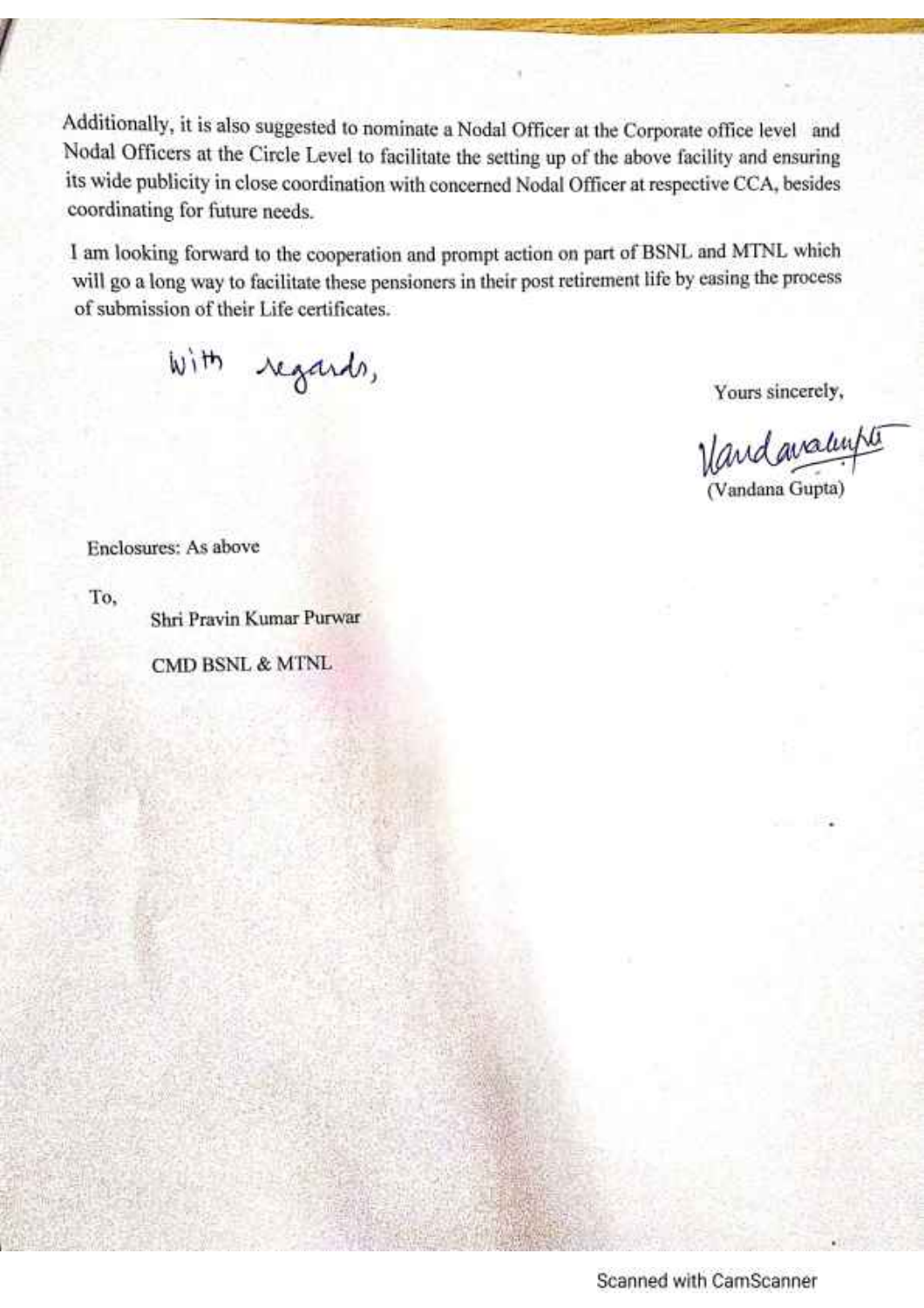#### **Enclosure I**

| S. No. | Date of expiry                                                                                                         | Count<br>of<br>Pensioners<br>(SAMPANN) | of<br>Count<br>Pensioners<br>(MTNL) |
|--------|------------------------------------------------------------------------------------------------------------------------|----------------------------------------|-------------------------------------|
| Λ.     | 31 <sup>th</sup> August 2020 Le. pension will be paid in<br>August 2020 but not in September 2020 and<br>onwards,***   | 6855                                   | 7645                                |
| В.     | 30 <sup>th</sup> September 2020 i.e. pension will be paid in<br>September 2020 but not in October 2020 and<br>onwards. | 1328                                   | 1590                                |
| C.     | 31 <sup>th</sup> October 2020 i.e. pension will be paid in<br>October 2020 but not in November 2020 and<br>onwards.    | 2333                                   | 2060<br>32                          |
| F.     | 30 <sup>th</sup> November 2020 i.e. pension will be paid in<br>November 2020 but not in December 2020 and<br>onwards.  | 1541                                   | 12411                               |
| G.     | 31 <sup>th</sup> December 2020 i.e. pension will be paid in<br>December 2020 but not in January 2021 and<br>onwards.   | 3502                                   | 2101                                |
| Total  |                                                                                                                        | 15559                                  | 25807                               |

\*\*\* The date of life certificate expiry has been relaxed for these pensioners. They may submit their Life certificate by 30th September 2020 failing which pension shall be stopped in month of September 2020.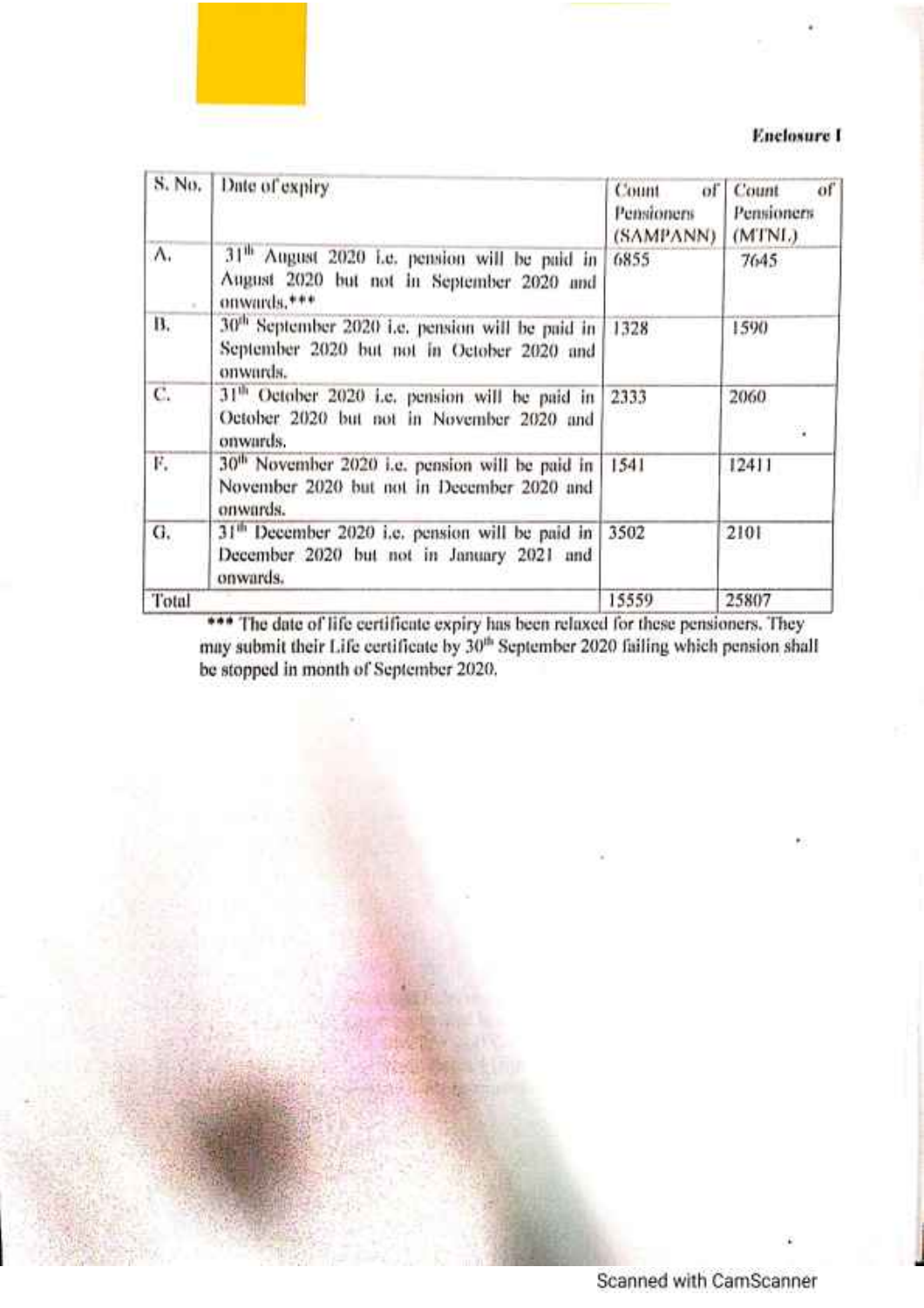# **JEEVANPRAMAAN USER-MANUAL**

# For Windows

(Version 3.5 )

Sept 2018

National Informatics Centre Ministry of Electronics and Information Technology A-Block, C.G.O Complex New Delhi 110003 e-mail – jeevanpramaan@gov.in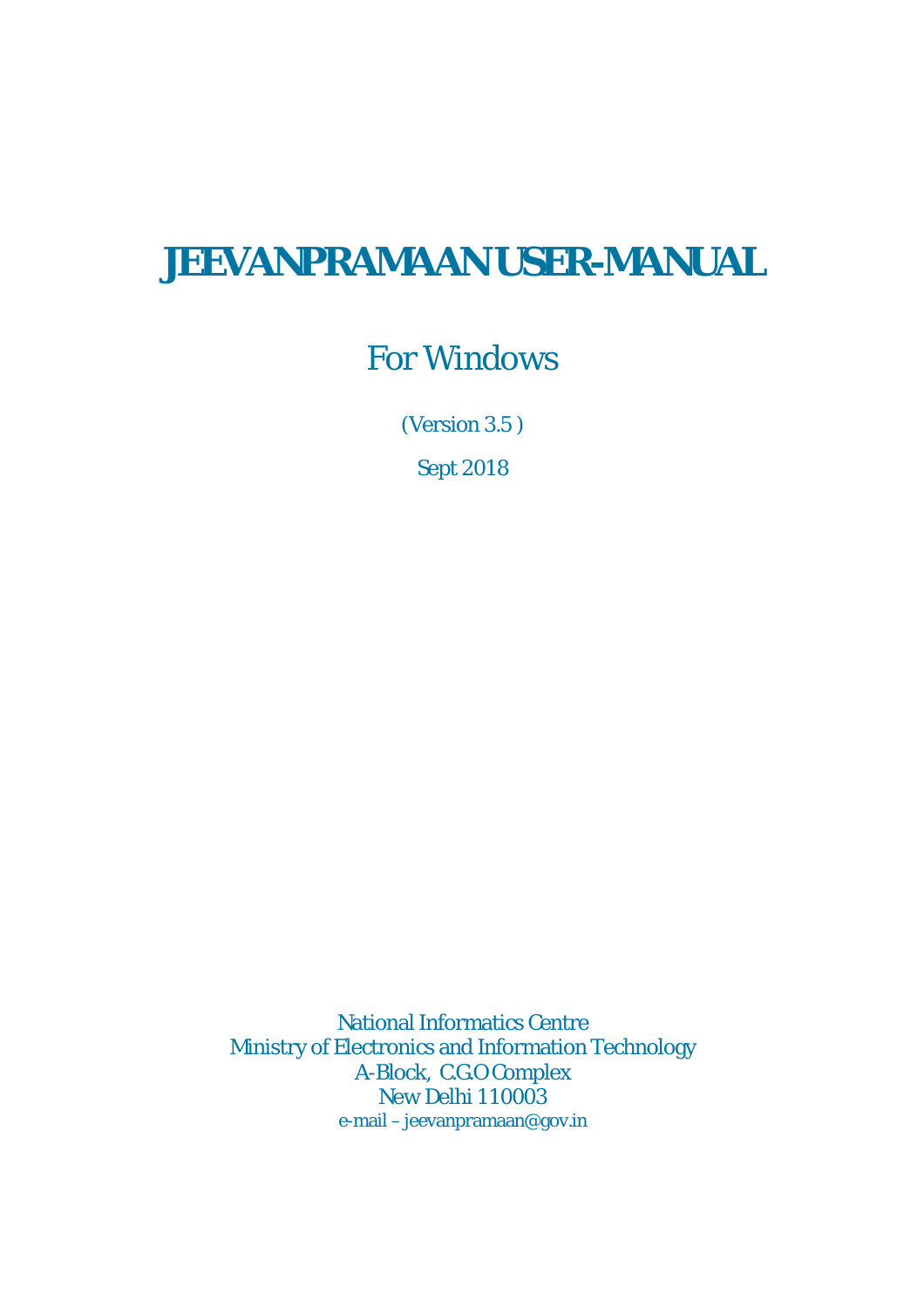# **Table of Contents**

| Annexure I: Biometric Devices supported by JeevanPramaan Application (as on 01 Sept 2018) 14 |  |
|----------------------------------------------------------------------------------------------|--|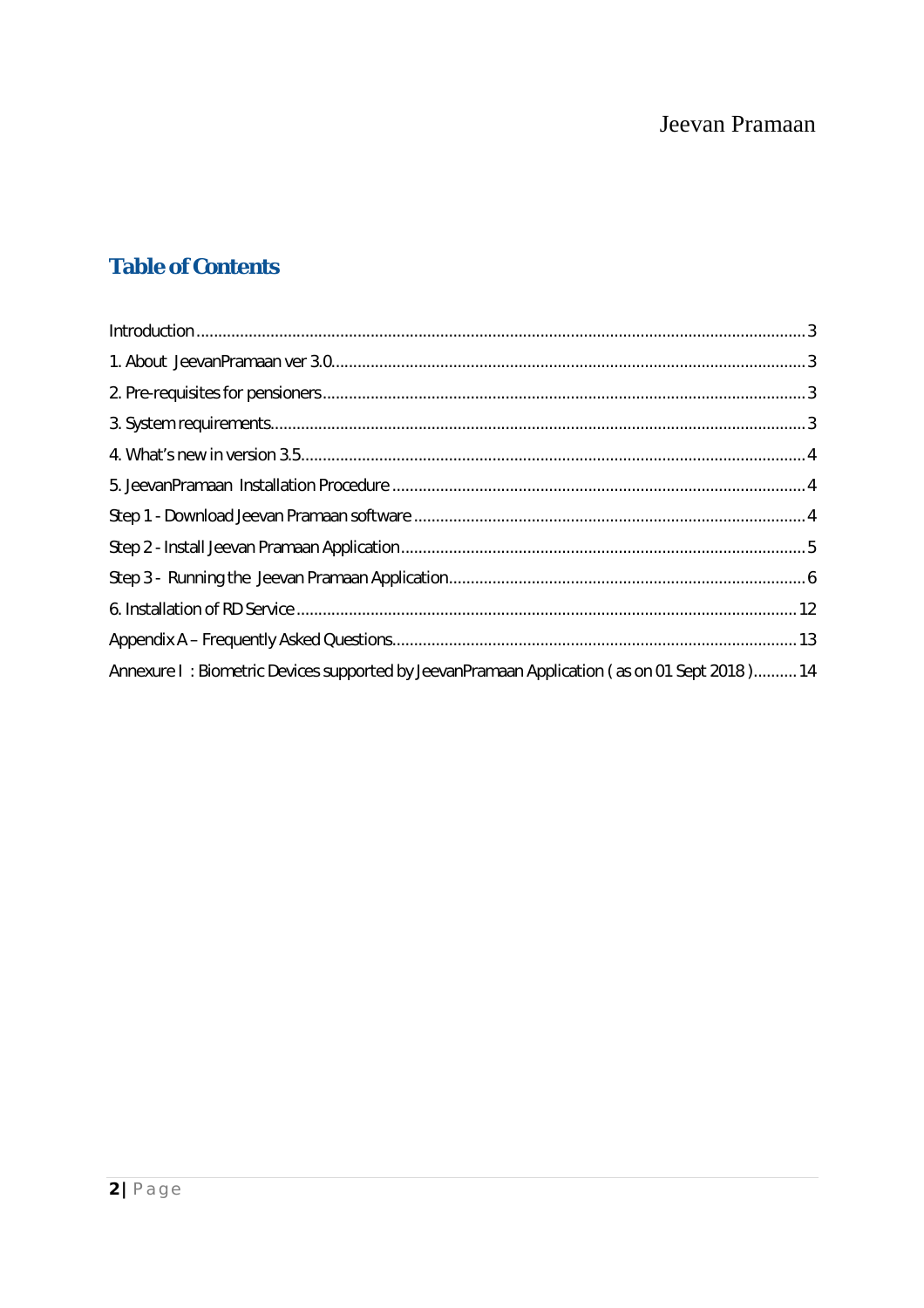### **Introduction**

 *Jeevan Pramaan* is a biometric enabled Aadhaar-based Digital Life Certificate (DLC) for pensioners. It uses the Aadhaar platform for online biometric-authentication. Using JeevanPramaan a pensioner need not present himself/herself personally before the Pension Disbursing Officer to obtain a Life Certificate. The DLC is stored online & can be accessed by the Pension Disbursing Agency as and when required by them, thus doing away with the requirement of a pensioner having to submit a physical Life Certificate.

JeevanPramaan client application captures basic data of the pensioner which has to be provided by the pensioner like aadhaar number/Virtual ID , mobile number, name, pension related information viz. PPO No., Pension Sanctioning Authority, Bank Details etc. On successful biometric-authentication by UIDAI, JeevanPramaan i.e Digital Life Cetificate with a unique Id known as Pramaan Id is generated. The DLC thus generated is available online to the pensioner as well as the pension disbursing authority.

### **1. About JeevanPramaan ver 3.0**

JeevanPramaan versions prior to 3.0, are for 'public biometric devices'. UIDAI has decided to discontinue the use of "public biometric devices" and it will only allow *Registered Biometric Devices* for Aadhaar enabled Authentication. A biometric device which is registered with UIDAI is termed as a Registered Device. To convert a 'public biometric device' to a Registered device a software called "*Registered Device service*' ( here-after referred to as *RD service* ) is required. Version 3.0 of Jeevan Pramaan provides support for the 'RD service framework' only.

*Note : Versions prior to 3.0 have been withdrawn* 

### **2. Pre-requisites for pensioners**

- 1. The pensioner must have Aadhaar number
- 2. The pensioner must have existing mobile number
- 3. Registration of the Aadhaar number with Pension disbursing Agency ( bank etc). This is required by the Pension Disbursing Agency for processing of pension.

### **3. System requirements**

- 1. Operating System Windows 7 onwards
- 2. Microsoft .Net Framework version 4 Full (or) Higher
- 3. STQC certified **Registered Biometric device** is required. List is available on JeevanPramaan portal as well as in Appendix B.
- 4. *RD Service* of the biometric device should be installed on the system.( See section Installation of RD Service )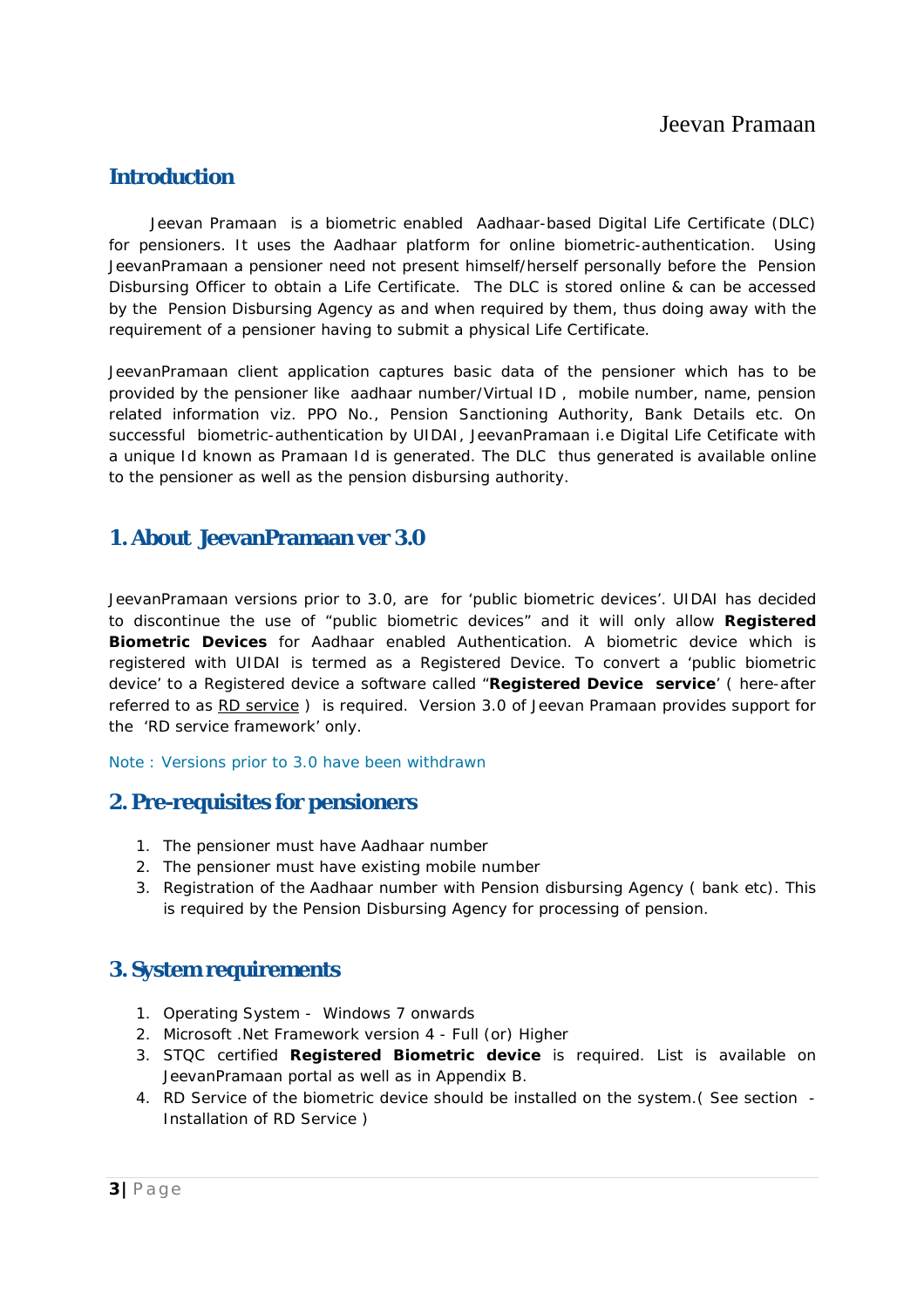5. Internet connection is required to communicate with Jeevan Pramaan Server

### **4. What's new in version 3.5**

The user i.e operator or pensioner can provide Virtual ID in case he/she does not want to provide his/her Aadhaar number to generate the JeevanPramaan. Virtual ID is a temporary 16 digit number which can be used by the citizen and can be obtained from Unique Identification Authority of India ( UIDAI ) To know more about Virtual Id visit UIDAI website.

### **5. JeevanPramaan Installation Procedure**

Please make sure that the System Requirements ( See Section 3) are fulfilled before proceeding to install the **Jeevan Pramaan** Application.

#### **Step 1 - Download Jeevan Pramaan software**

- 1) Go to Jeevan Pramaan portal https://jeevanpramaan.gov.in.
- 2) Click on **Download** link ( https://jeevanpramaan.gov.in/app/download )
- 3) Provide your valid Email Id and Click on "I Agree to download" button.



4.Click on 'Jeevan Pramaan 3.0 Installer' under 'PC Installer' to download the application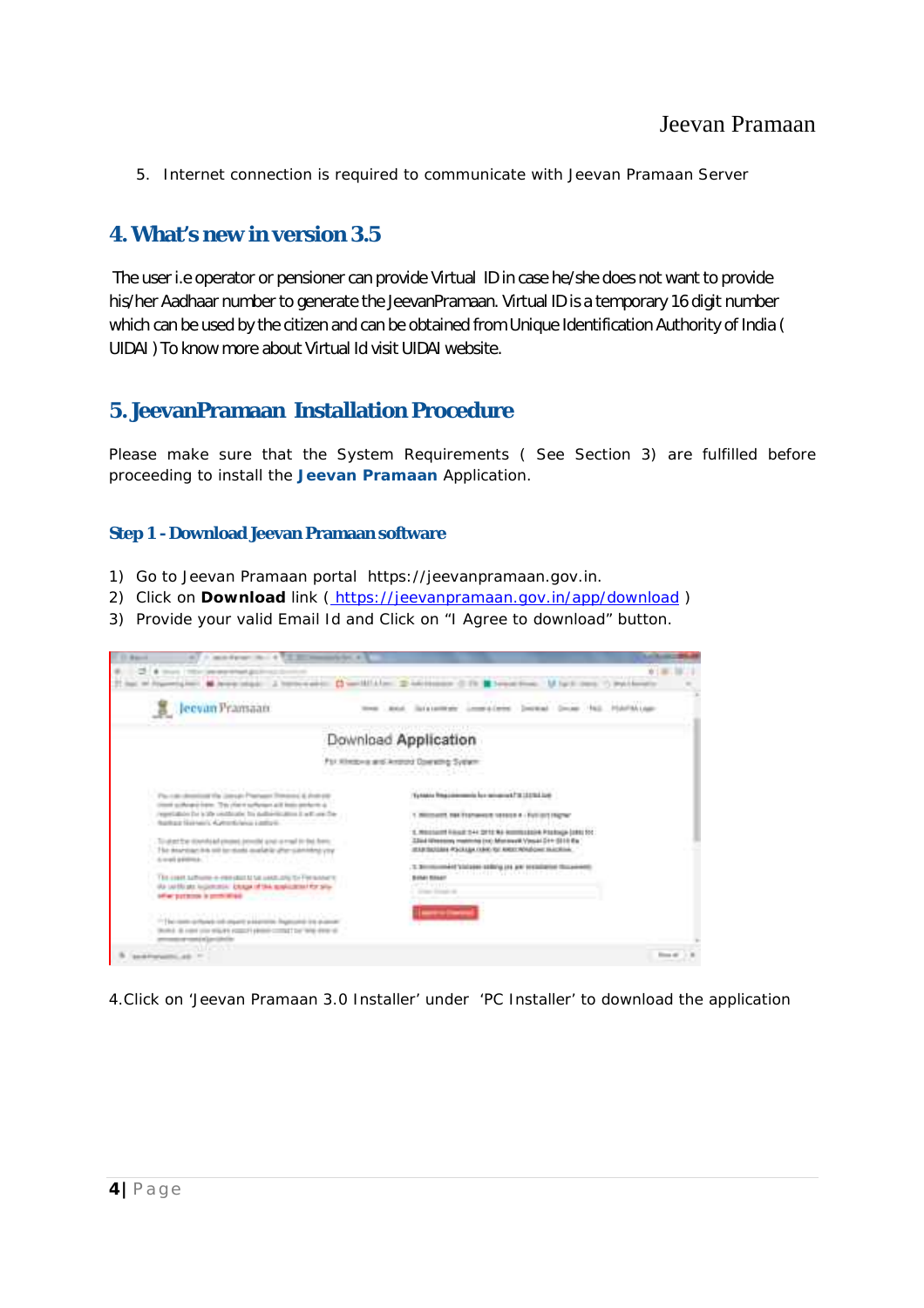

#### **Step 2 - Install Jeevan Pramaan Application**

- 1. Right click on "**JeevanPramaanInstaller.exe"** and select "**Run as Administrator**"
- 2. In the final Screen click finish. This will launch the Jeevan Pramaan application.
- 3. Also a shortcut would be placed on your Desktop and in Start Menu.

| Jeevan Pramaan Setup: |                                                     |
|-----------------------|-----------------------------------------------------|
|                       | Completing Jeevan Pramaan Setup                     |
|                       | leevan Pramaan has been installed on your computer. |
|                       | Click Finish to close Setus.                        |
|                       | V.Run Jeevan Pramaan                                |
|                       |                                                     |
|                       |                                                     |
|                       |                                                     |
|                       |                                                     |
|                       | Fessh<br>Detail                                     |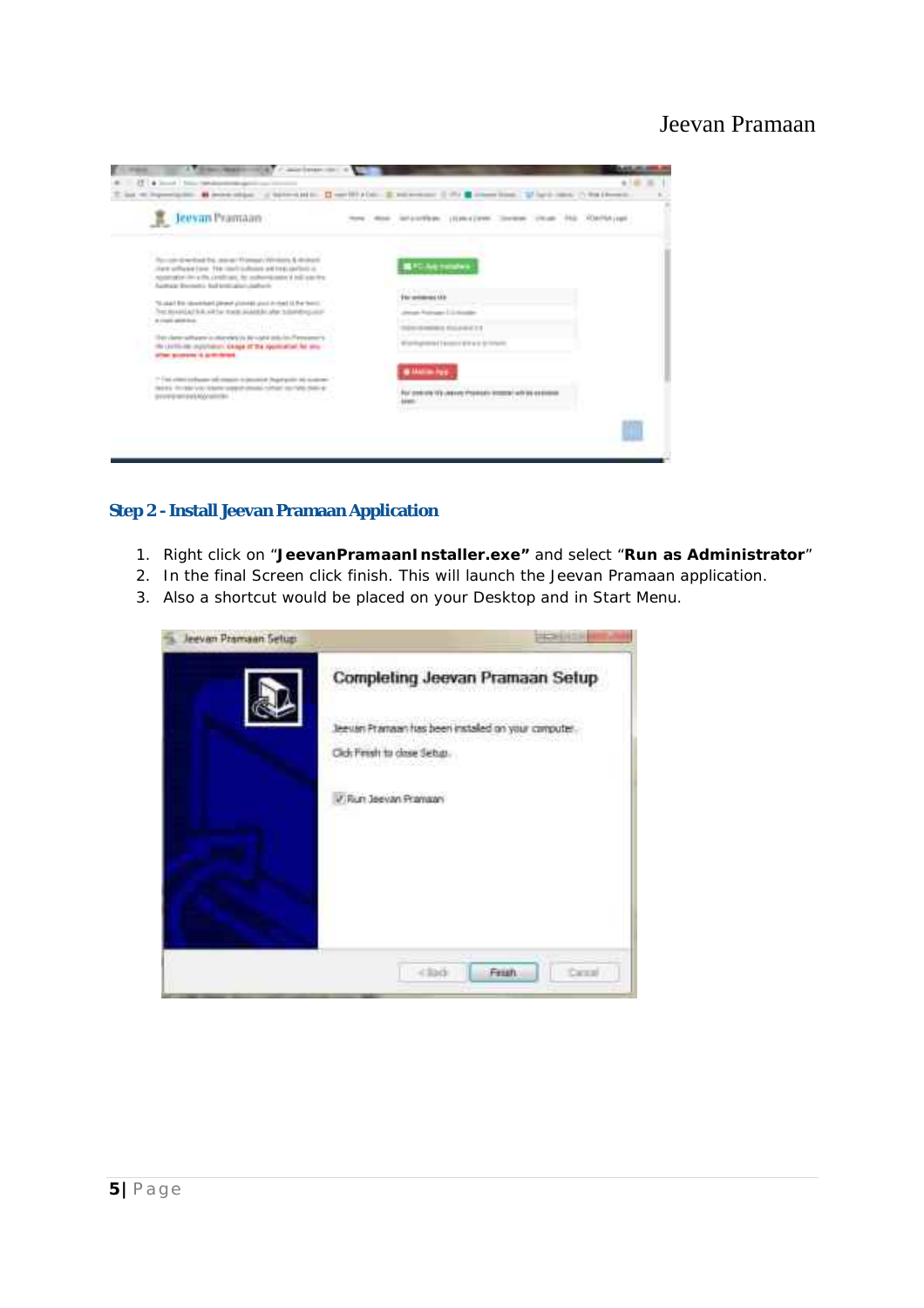#### **Step 3 - Running the Jeevan Pramaan Application**

Please note that before installing JeevanPramaan ensure that RD service is installed and running.

- 1. Plug in your biometric device to the system and wait for a few minutes( 2-5 minutes) for device updation. '*Device Updated*' or '*Device Ready*' notification message shall appear.
- 2. Run JeevanPramaan application by Double Clicking on JeevanPramaan shortcut (which exists on Desktop). Following screen will appear. You may get 'Client not Registered' Message. Click on Ok.

| JEEVAN PRAMAAN - Pensioners life certificate<br><b>Operator Authontication</b> | Englah |  |
|--------------------------------------------------------------------------------|--------|--|
|                                                                                |        |  |
| <b>Uchle</b>                                                                   |        |  |
| <b>Emil</b>                                                                    |        |  |
| Generate OTP                                                                   |        |  |
|                                                                                |        |  |
| SECUGEN\$HU20\$497d49e3a625405b95c0a59e0e98e6c0                                |        |  |

3. Enter and Aadhaar number or Virtual ID. Fill in your Mobile Number, email ID and click on *Generate OTP* ( Kindly give correct mobile number and emailID as One Time Password will be sent to this Mobile Number and e-mailId ) You will receive the *One Time Password* on mobile number as well as e-mailId you have mentioned above. On clicking 'Generate OTP' below shown screen is presented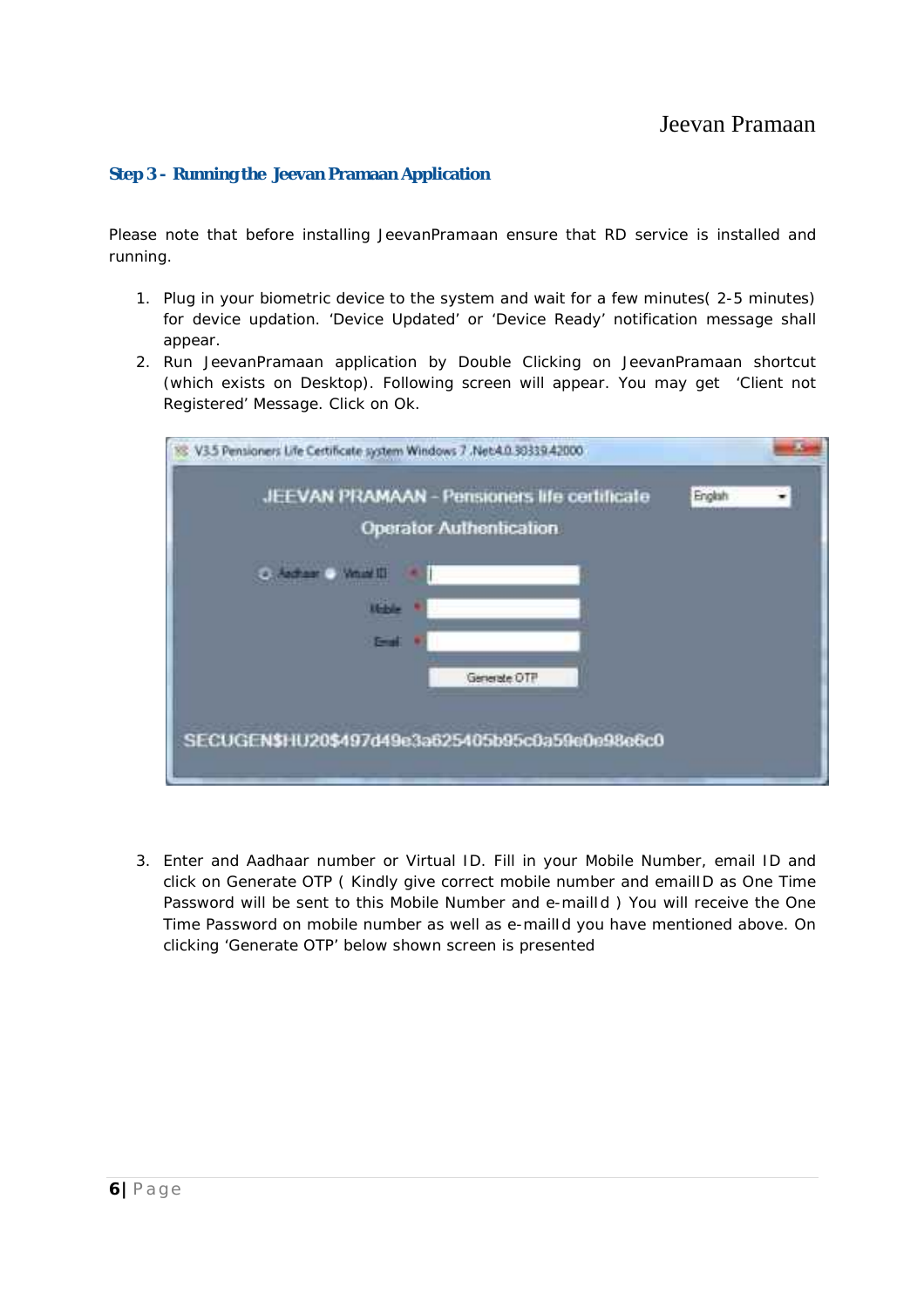

- 4. Enter the OTP and click OK ( In case OTP is not received on the mobile number, click on 'Resend Otp' shall be re-sent )
- 5. On entering the correct OTP, Operator Authentication screen shall be presented.



- 6. Provide Name and Email ID, and check the check-box provided and click 'Submit'
- 7. Scan Finger/Iris depending on the attached biometric device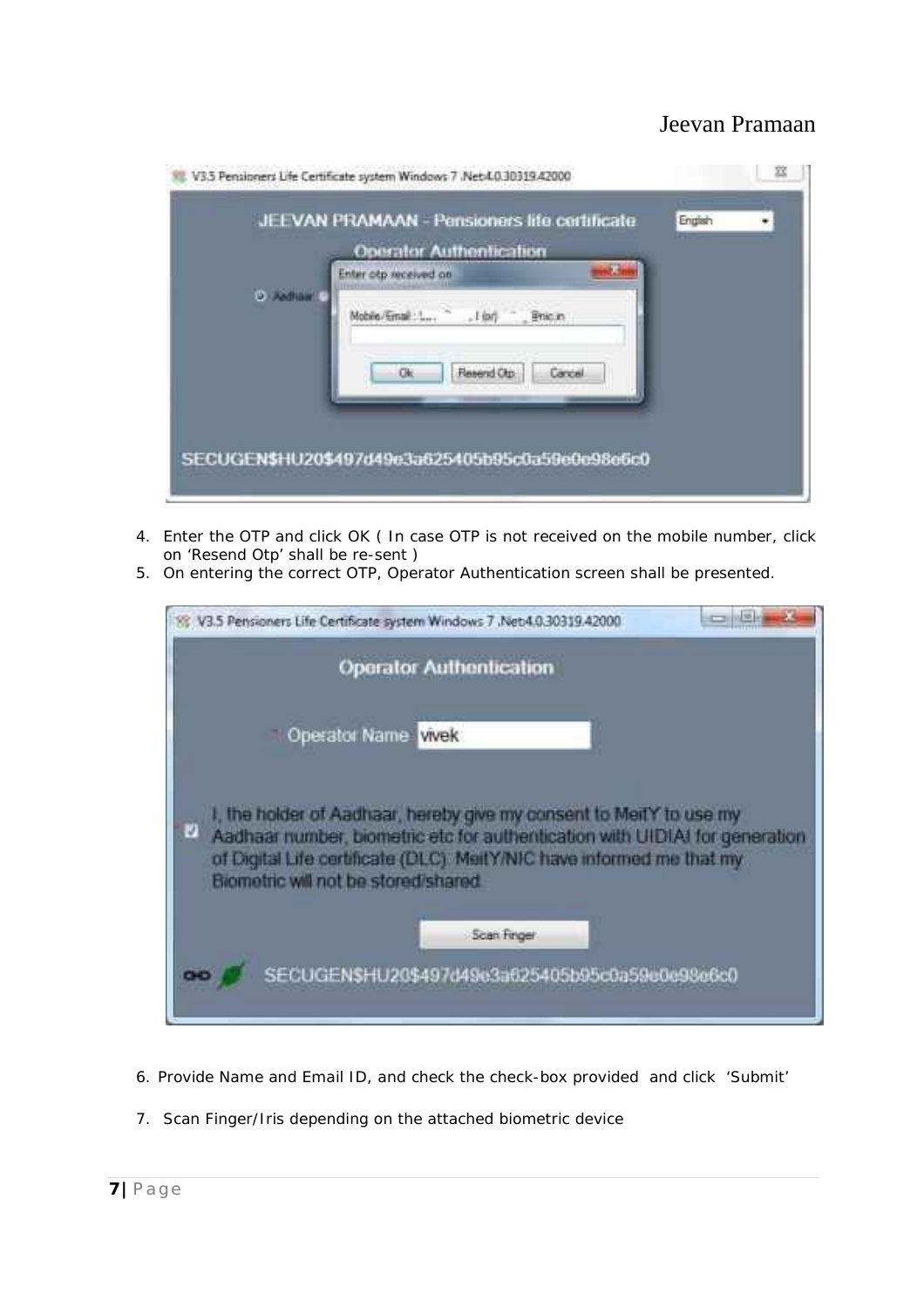|                                                                                  | <b>Operator Authentication</b> |                                                              |
|----------------------------------------------------------------------------------|--------------------------------|--------------------------------------------------------------|
| Operator Name. Wek                                                               |                                |                                                              |
| I, the holder of Aadha<br>ù<br>Aadhaar number, biol<br>of Digital Life certifica | Client Registration Successful | leitY to use my<br>1 UIDIAI for generation<br>hed me that my |
| Biometric will not be s                                                          | DK<br>Athenticating            |                                                              |

8. On successful Aadhaar Authentication, 'Client Registration Successful' message appears as shown below. Click on OK.

- 9. On Clicking OK, the application will close and restart and application is ready for JeevanPramaan generation.
- 10. Now you will be presented with the Pensioner Authentication Screen.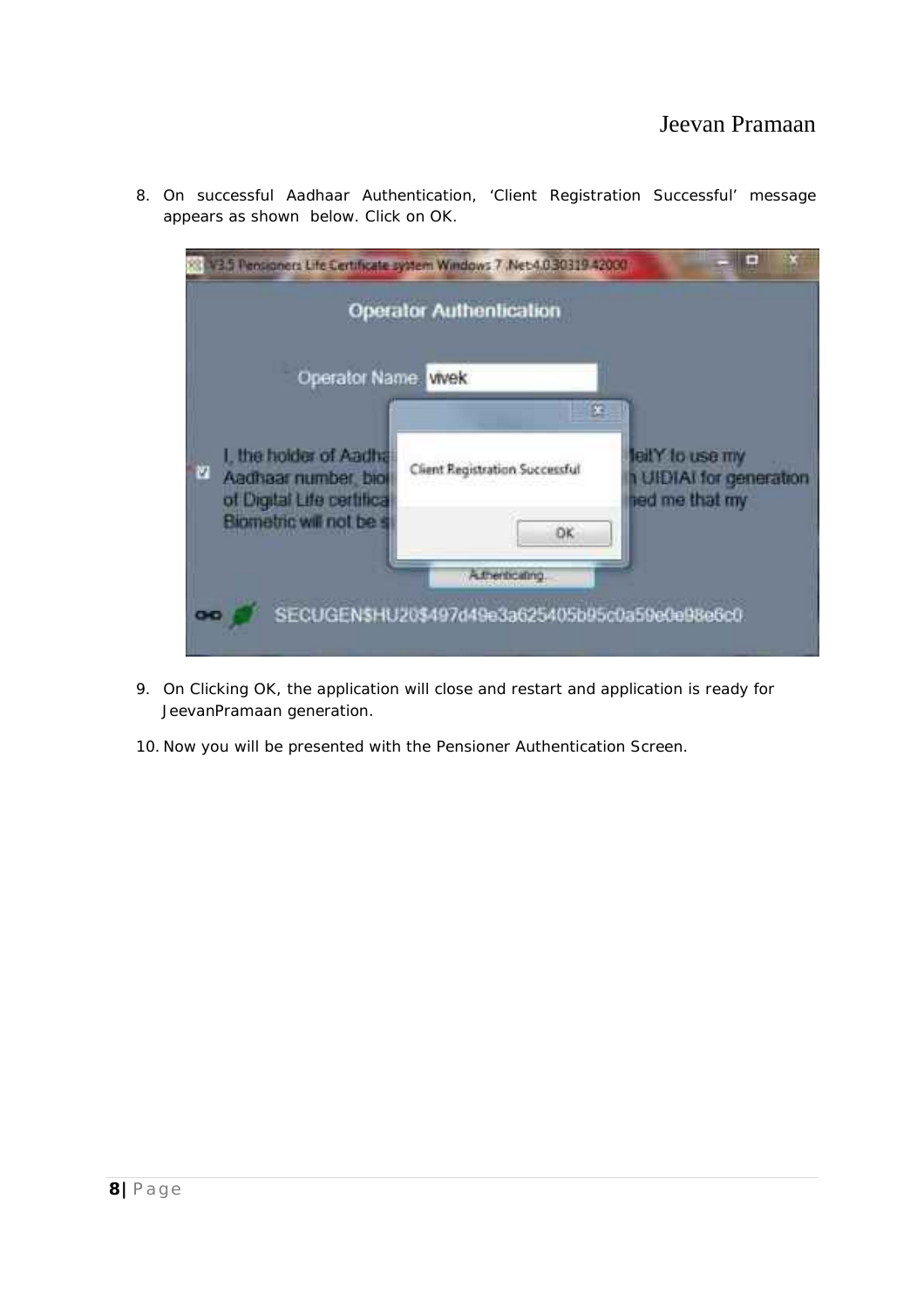#### **Pensioner Authentication and Certificate Generation.**

- 1. Once in Pensioner Authentication Screen, either provide the Aadhaar number or Virtual ID of the **Pensioner**.
- 2. Provide the Mobile number and e-mail ID. E-mail Id is not mandatory. ( Pl note the One Time Password i.e OTP shall be sent to the mobile no. and e-mail-id provided )

| V3.5 Pensioners Life Centificate system Windows 7 Net4 03031942000                  |  |
|-------------------------------------------------------------------------------------|--|
| JEEVAN PRAMAAN - Pensioners life certificate<br>English<br>Pensioner Authentication |  |
| Address in William O                                                                |  |
| Motive                                                                              |  |
| Tral                                                                                |  |
| Generate OTP                                                                        |  |
|                                                                                     |  |
| SECUGEN\$HU20\$497d49e3a625405b95c0a59e0e98e6c0                                     |  |

- 3. The Pensioner will receive the OTP on the mobile number given in Step 1 above.
- 4. Enter the OTP and click OK. ( See Screen Shot below )

|    | JEEVAN PRAMAAN - Pensioners life certificate<br>Pensioner Authentication | Endat | <b>ISO</b> |
|----|--------------------------------------------------------------------------|-------|------------|
|    | Inter alp received on                                                    |       |            |
| ô. |                                                                          |       |            |
|    |                                                                          |       |            |
|    |                                                                          |       |            |
|    |                                                                          |       |            |
|    |                                                                          |       |            |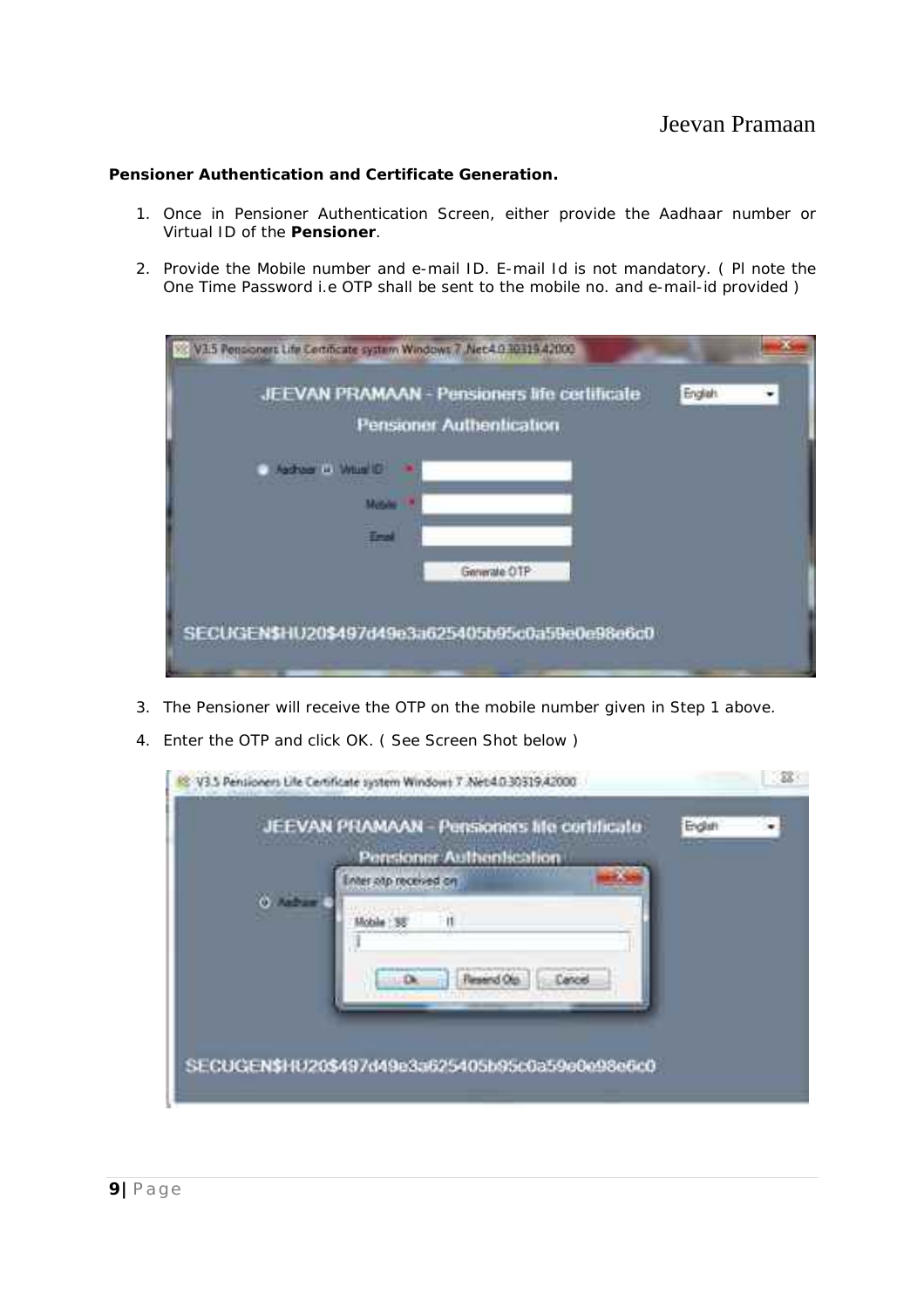| <b>Christmas Forms</b>                                                                                                                                                                                                         |             |  |
|--------------------------------------------------------------------------------------------------------------------------------------------------------------------------------------------------------------------------------|-------------|--|
| The of Person                                                                                                                                                                                                                  |             |  |
| Sanctioning Authority                                                                                                                                                                                                          |             |  |
| <b>Limitaring Agents</b>                                                                                                                                                                                                       |             |  |
| <b>Special</b>                                                                                                                                                                                                                 |             |  |
| <b>FROTABLE</b>                                                                                                                                                                                                                |             |  |
| <b>Account Nunser(Person)</b>                                                                                                                                                                                                  |             |  |
|                                                                                                                                                                                                                                |             |  |
| $-100$<br>in The Employment?                                                                                                                                                                                                   | <b>HELE</b> |  |
| in The Married?<br>$-100$                                                                                                                                                                                                      | $\theta$    |  |
|                                                                                                                                                                                                                                |             |  |
| was distributed by the first of Capital Construction (Mary In any one Authority Construction 2004) and the U.S. Construction of Capital Construction (DAC) in the growth of Capital Construction (Mary 2004) and The main Cons |             |  |
|                                                                                                                                                                                                                                |             |  |
|                                                                                                                                                                                                                                | Scan Finger |  |
|                                                                                                                                                                                                                                |             |  |

5. On entering the correct OTP, you will be presented with following screen.

- 6. Fill in Pensioner's Name, PPO Number, Account No, e-mail. Choose appropriate Pension-type, Sanctioning Authority, Disbursing Agency, Agency from Drop-down list, Select Remarried options, Re-Employed Options.
- 7. Also Click small grey box, Read the consent before clicking submit
- 8. Scan Finger/Iris depending on the attached biometric device
- 9. On successful Authentication the life certificate of the pensioner is displayed as shown below. The life certificate has a unique Pramaan ID, which shall be SMSed to pensioner on the mobile number provided by him/her in step 1. You can also print the generated life certificate by clicking on 'print'. The Pramaan ID can also be used to download the digital life certificate from the portal https://jeevanpramaan.gov.in/ppouser/login.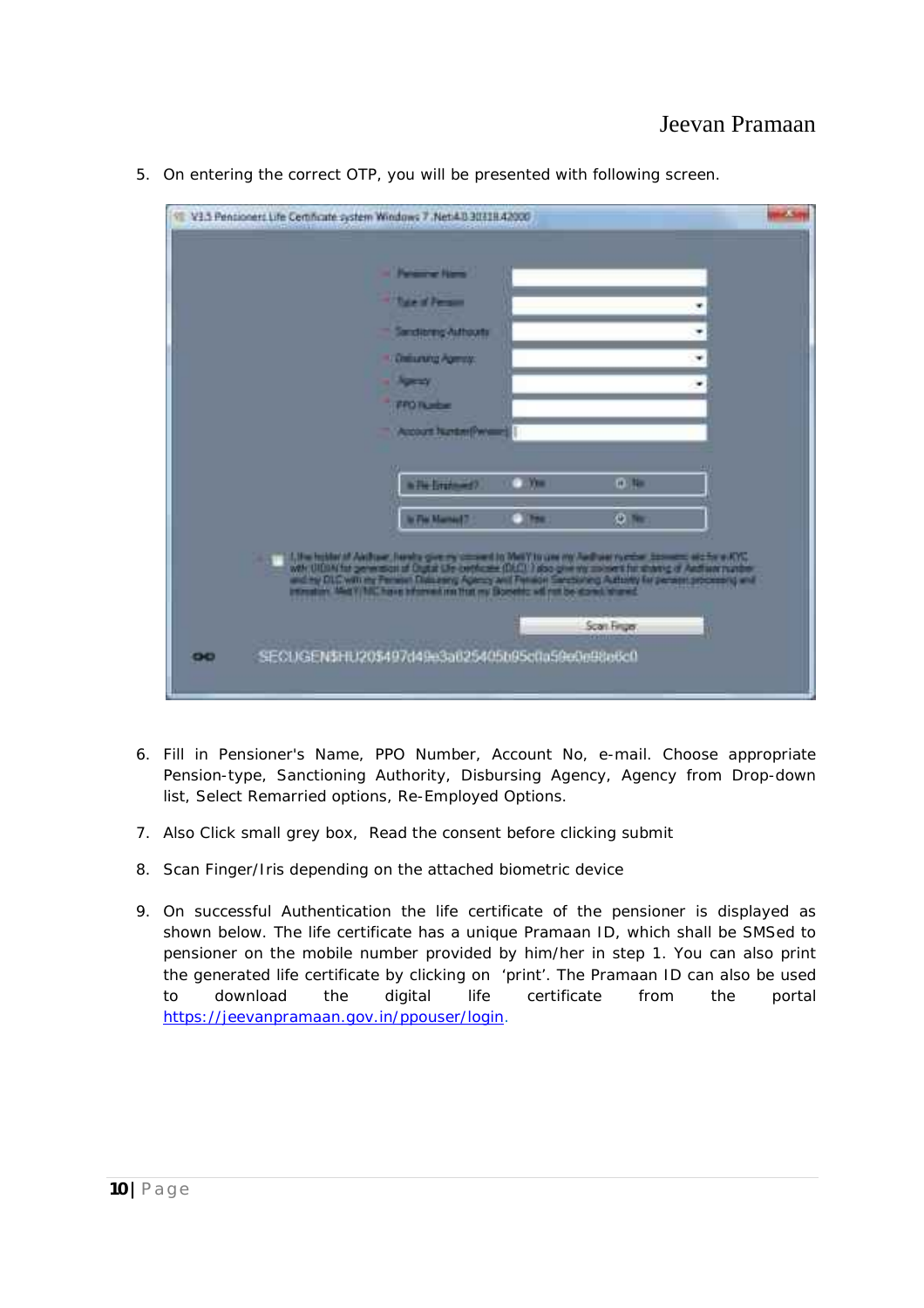

10. This will complete the Authentication and DLC generation process.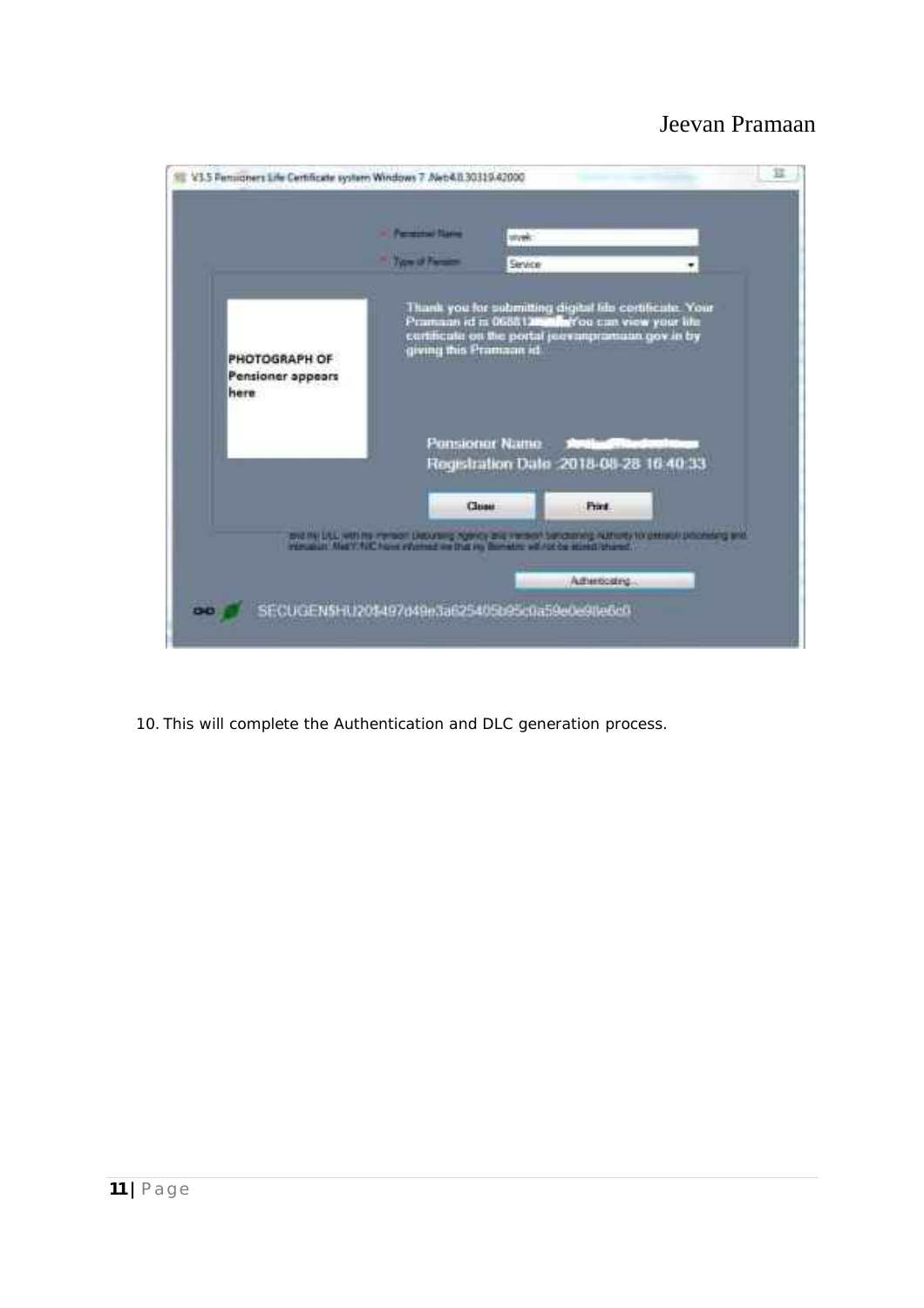# **6. Installation of RD Service**

Prerequisite – Internet Connection is required to communicate with the biometric-device server

1.Download the '*RD service setup and drivers'* and '*user manual*' for your particular biometric device from the link https://jeevanpramaan.gov.in/app/download.

2. Install the RD Service as per the installation instructions provided in the installation/user manual

3. Plug in biometric device, 'device ready to use' or 'device inserted' notification shall come up as shown below.



4. In case of issues related to RD service activation, software etc, please contact device manufacturer/provider.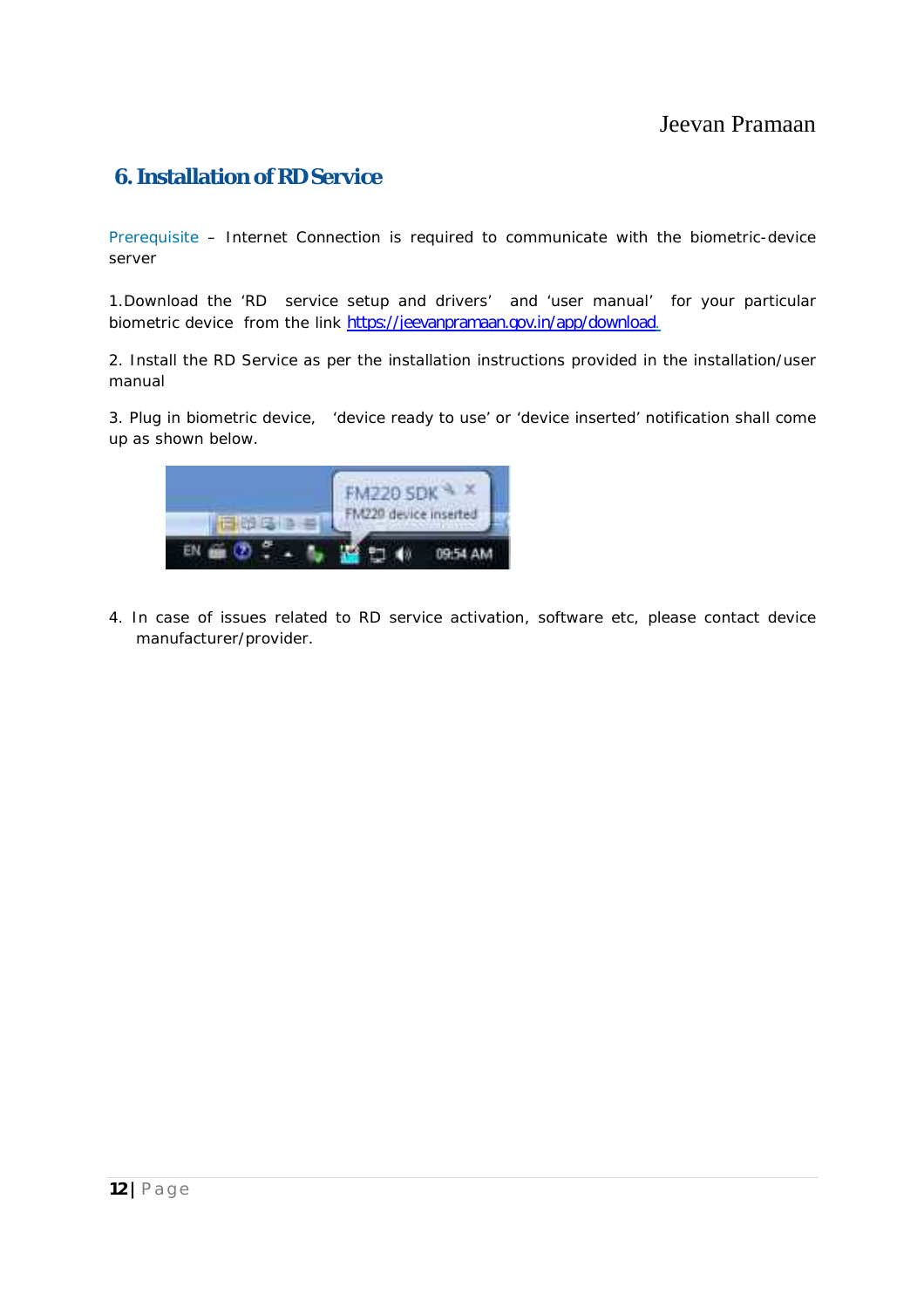### **Appendix A – Frequently Asked Questions**

#### **1) How to install .Net Framework in the client system?**

Follow the below steps to download and install .Net Framework:

- 1.Open the following url in web browser
- https://www.microsoft.com/en-in/download/details.aspx?id=40779
- 2. Download the .Net Framework
- 3. Double click on the executable to install the .net framework.

If you are facing any issue during installation, search in internet "**how to install or enable .Net framework 3.5 in operating system**". Replace the word "operating system" with the OS version. For e.g., windows 7 or windows 8

#### **2) What have I to do, when I get "Certificate Issue" as message**

1.Download "e\_Mudhra.cer" file from "Possible solutions for windows client usage issues" link of Jeevan Pramaan 'FAQ' section https://jeevanpramaan.gov.in/app/faq#coll31

2.Install certificate and add to Trusted Root Authorities.

#### **3) What have I to do, when I get "Unable to parse Jeevan Pramaan Server response" message**

Please try again (or) restart the application.

#### **4) What have I to do, when I get "Unauthorised access" messgae**

- 1. Please give full permission on 'Jeevan Pramaan application' to the user.
- 2. Remove any kind of restriction from antivirus on Jeevan Pramaan, if present.

#### **5) What needs to be done, when I get 'Client Not Registered' message.**

This is not a error messge, but a informatory message. Please click on OK button appearing below the message and proceed with operator authentication.

#### **6) What have I to do, when I get "Failed to create OTP" message**

- 1. Set correct date and time in your system.
- 2. Jeevan Pramaan application may be restricted by your Firewall (or) proxy (or ) Antivirus Software. Therefore remove these restrictions.

#### **7) What should I do, to get RD service working on https protocol?**

- 1. Jeevan Pramaan client application is ready to handle https calls for RD service.
- 2. User needs to install .Net Framework 4.5 in case of Morpho Biometric Device.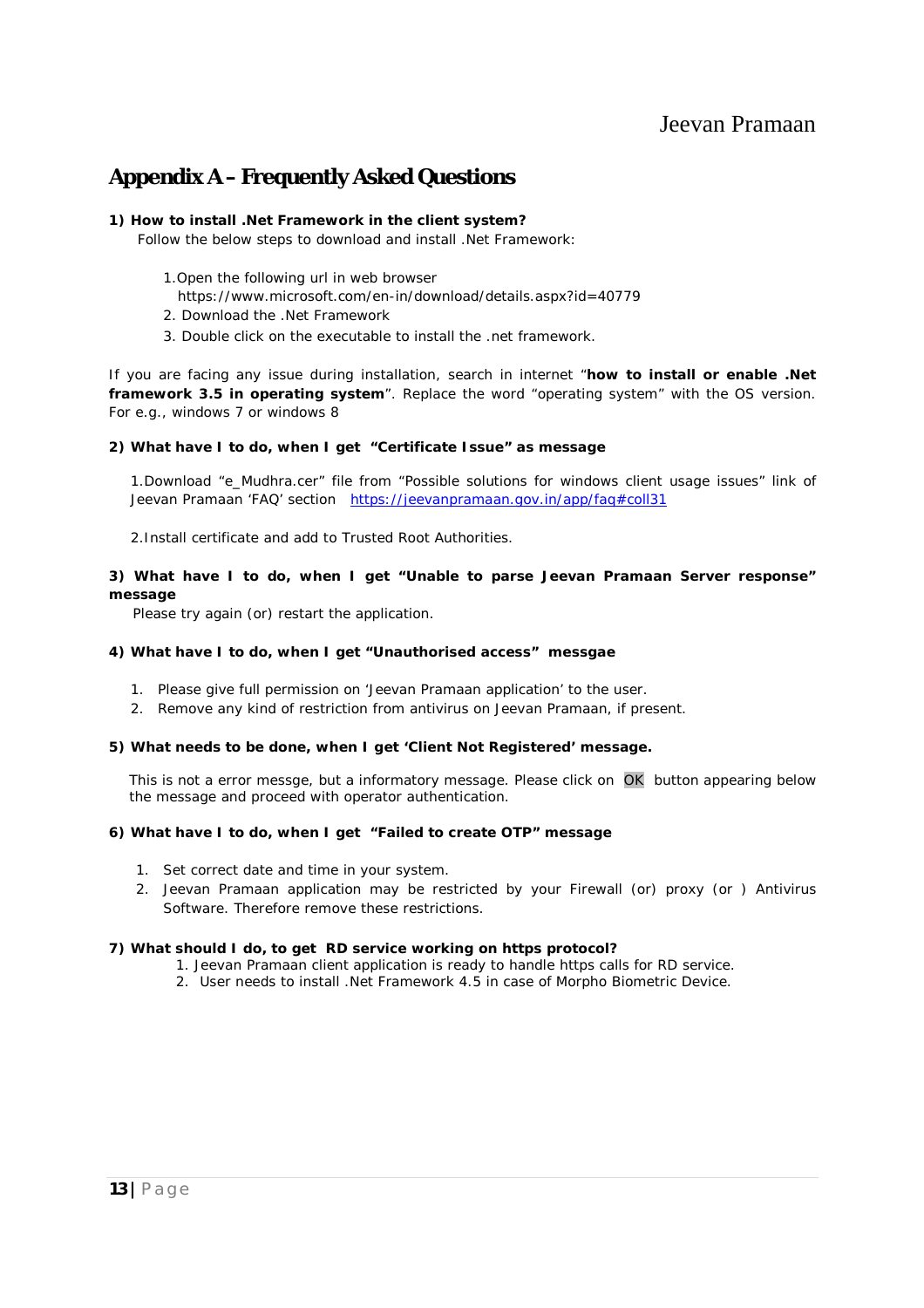# **Appendix B : Biometric Devices supported by JeevanPramaan Application ( as on 01 Sept 2018 )**

| <b>S. No.</b>  | <b>Device Vendor/Manufacturer</b>                                  | <b>Device/ Model</b><br><b>Name</b>                                                              | <b>Modality</b><br>(Fingerprint/Iris) |
|----------------|--------------------------------------------------------------------|--------------------------------------------------------------------------------------------------|---------------------------------------|
| 1              | M/s Mantra Softech Pyt. Ltd.                                       | <b>MFS100</b>                                                                                    | Fingerprint                           |
| $\overline{2}$ | M/s Access Computech Pvt. Ltd                                      | Startek FM220U                                                                                   | Fingerprint                           |
| 3              | Identification<br><b>Biomatiques</b><br>M/s<br>Solutions Pvt. Ltd. | EPI-1000                                                                                         | <b>Iris</b>                           |
| 4              | M/s Precision Biometric India Pvt. Ltd.                            | i) PB510<br>ii) CSD200                                                                           | Fingerprint                           |
| 5              | M/s SecuGen India Pyt. Ltd. i                                      | i) Hamster Pro 20/<br><b>HU20</b>                                                                | Fingerprint                           |
| 6              | M/s Smart Chip Pvt. Ltd.                                           | <b>MSO 1300 E</b><br>i)<br>ii) MSO 1300 E2<br>iii) MSO 1300 E3                                   | Fingerprint                           |
| 7              | M/s Biometronic Technology Pvt. Ltd.                               | i) IriShield TM USB<br><b>MK2120U</b><br><b>USB</b><br><b>IriShield</b><br>ii)<br><b>BK2121U</b> | <b>Iris</b>                           |
| 8              | <b>TATVIK Biosystems Pvt. Ltd.</b>                                 | TMF <sub>20</sub>                                                                                | Fingerprint                           |

#### **In case problems related to client software**

Please send email along with error information and screen-shot to **jeevanpramaan@gov.in**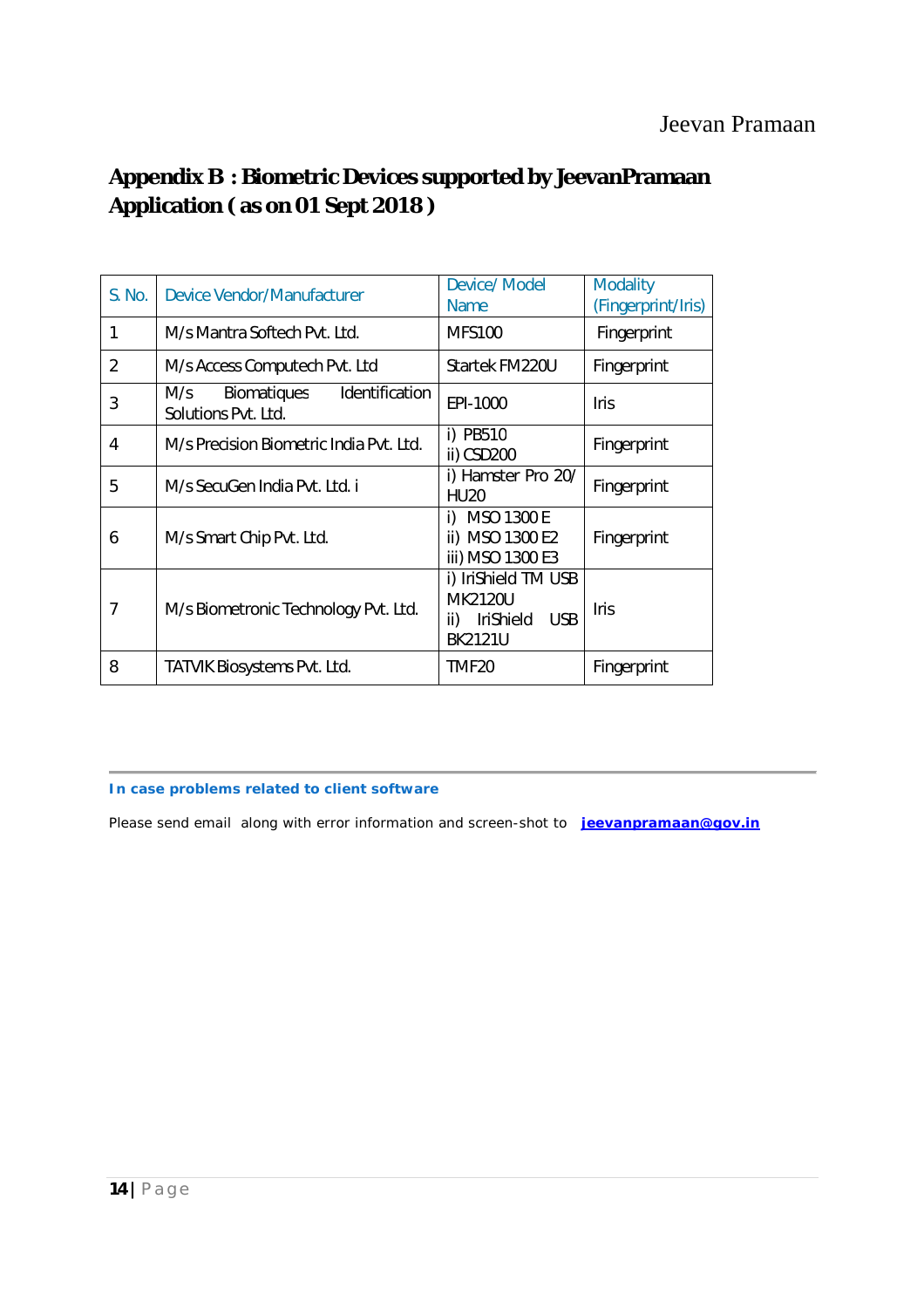### **Process of DLC Generation**

# Digital Life Certificate or Life Certificate:-

Pensioner will be required to submit the physical life certificate or digital life certificate within one year of last submission. In case of fresh retiree, 1st LC/DLC shall be submitted within one year of date of retirement.

#### Digital Life Certificate(DLC)

For submission of DLC, following process may be followed. Digital life certificate can be generated at Banks/ Post Offices which have Jeevan Pramaan Facility. In addition, the Pensioners Service Centre at SSAs, Pensioners' Lounge at CCA Offices, banks and CSCs(Customer Service Centres) will facilitate online submission of Digital Life Certificate for the pensioner and the same can be delivered through Post/Hand.

For submission of DLC, the pensioner requires to be physically present to generate Biometric verification, and provide the PPO/Mobile number/Aadhaar Number at the CCAs/ Pensioners Service Centre/ Banks /HPOs/ CSCs/ Aadhaar centers for completing the following procedures:

Step 1: The pensioner's Aadhaar Number and Mobile number is to be entered in the online application form after which the pensioner receives an OTP (Fig 1) which is to be fed in the system (Fig 2)



Note: Special attention must be given to Table 1 of Step 2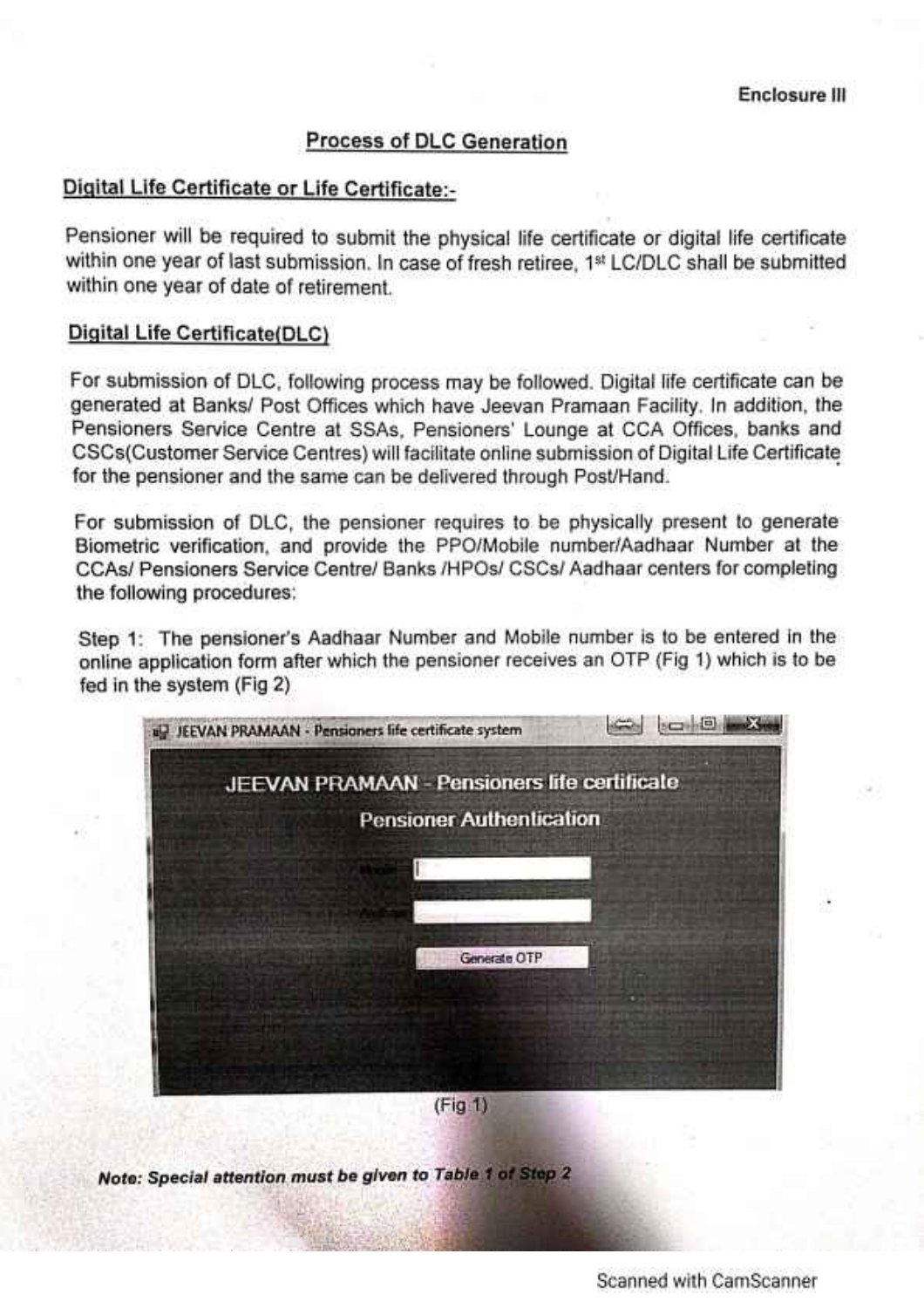|                          | JEEVAN PRAMAAN - Pensioners life certificate system |  |
|--------------------------|-----------------------------------------------------|--|
|                          | <b>Pensioner Authentication</b>                     |  |
|                          | <b>Enter Otp</b>                                    |  |
|                          | Enter Otp for Mobile :9810561191                    |  |
|                          | ОК<br>Resend<br>Cancel                              |  |
| Startek FM220 - B3440397 |                                                     |  |
|                          |                                                     |  |

 $(Fig 2)$ 

Step 2: If correct OTP is entered, following screen is displayed. On next screen (Fig.3), enter mandatory information like Pensioner Name, PPO Number, Type of pension, name of Sanctioning Authority, Disbursing Agency, email and Bank Account number etc.

Note: Special attention must be given to Table 1 of Step 2

Scanned with CamScanner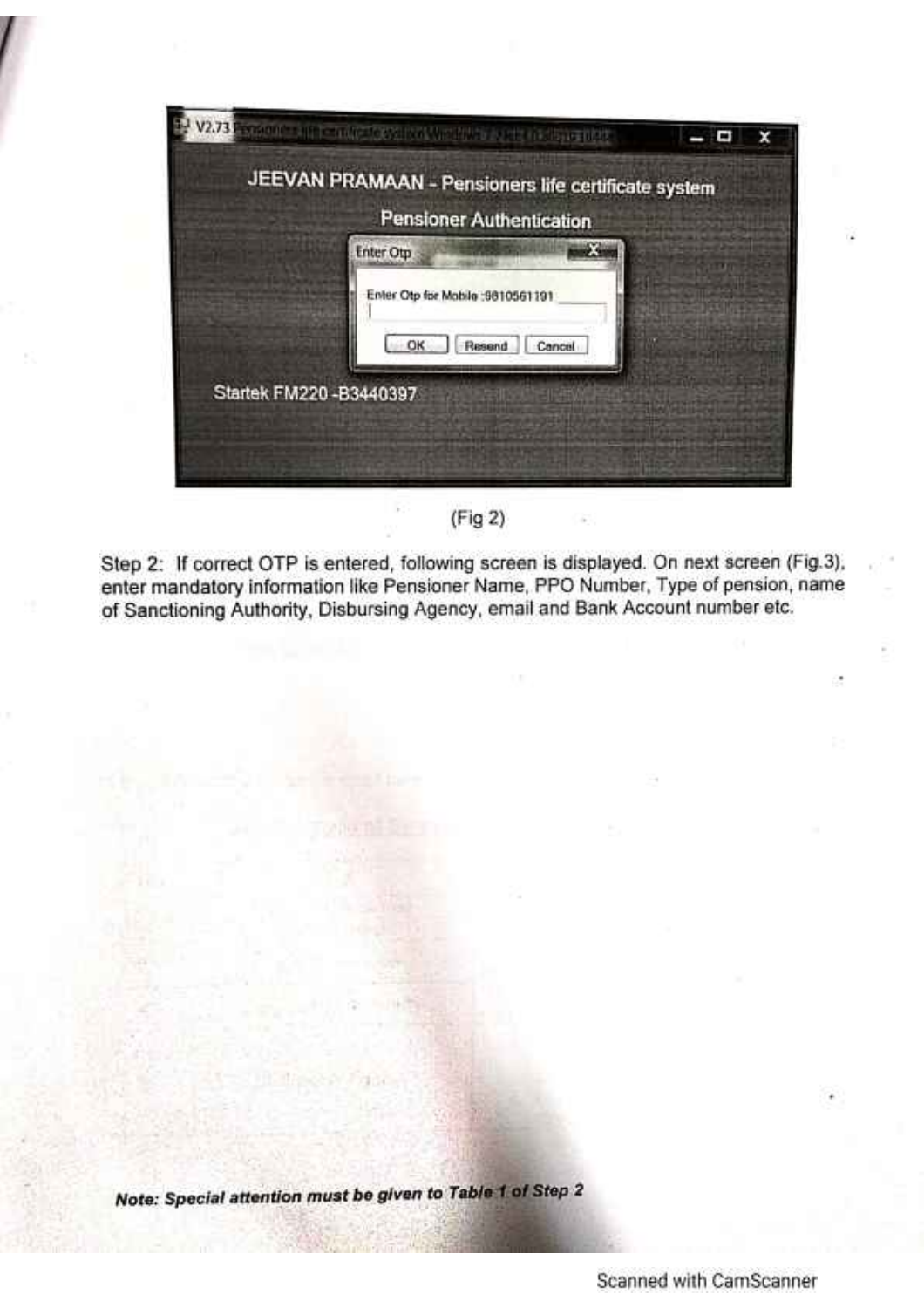

 $(Fig. 3)$ 

In the above screen, details must be entered as per the table below.

| Table 1: Details of Sanction and Disbursement Agencies |  |  |
|--------------------------------------------------------|--|--|
|                                                        |  |  |

| S.No. | Field                        | Description/Value to be entered                                                                                                                                                |  |
|-------|------------------------------|--------------------------------------------------------------------------------------------------------------------------------------------------------------------------------|--|
|       | Name of Pensioner            | Full name of the pensioner has to be entered                                                                                                                                   |  |
| 2.    | PPO Number                   | The 15 digit PPO Number has to be entered                                                                                                                                      |  |
| 3.    | <b>Type of Pension</b>       | Type of Pension as applicable has to be<br>selected from the dropdown                                                                                                          |  |
| 4.    | <b>Sanctioning Authority</b> | 'TELECOM' has to be selected from the<br>dropdown                                                                                                                              |  |
| 5.    | <b>Disbursing Agency</b>     | 1. For pensioners receiving pension from<br>CPPCs (Banks), 'Bank' has to be<br>selected from the dropdown<br>2. For pensioners receiving pension<br>directly from CCA offices, |  |

Note: Special attention must be given to Table 1 of Step 2

Scanned with CamScanner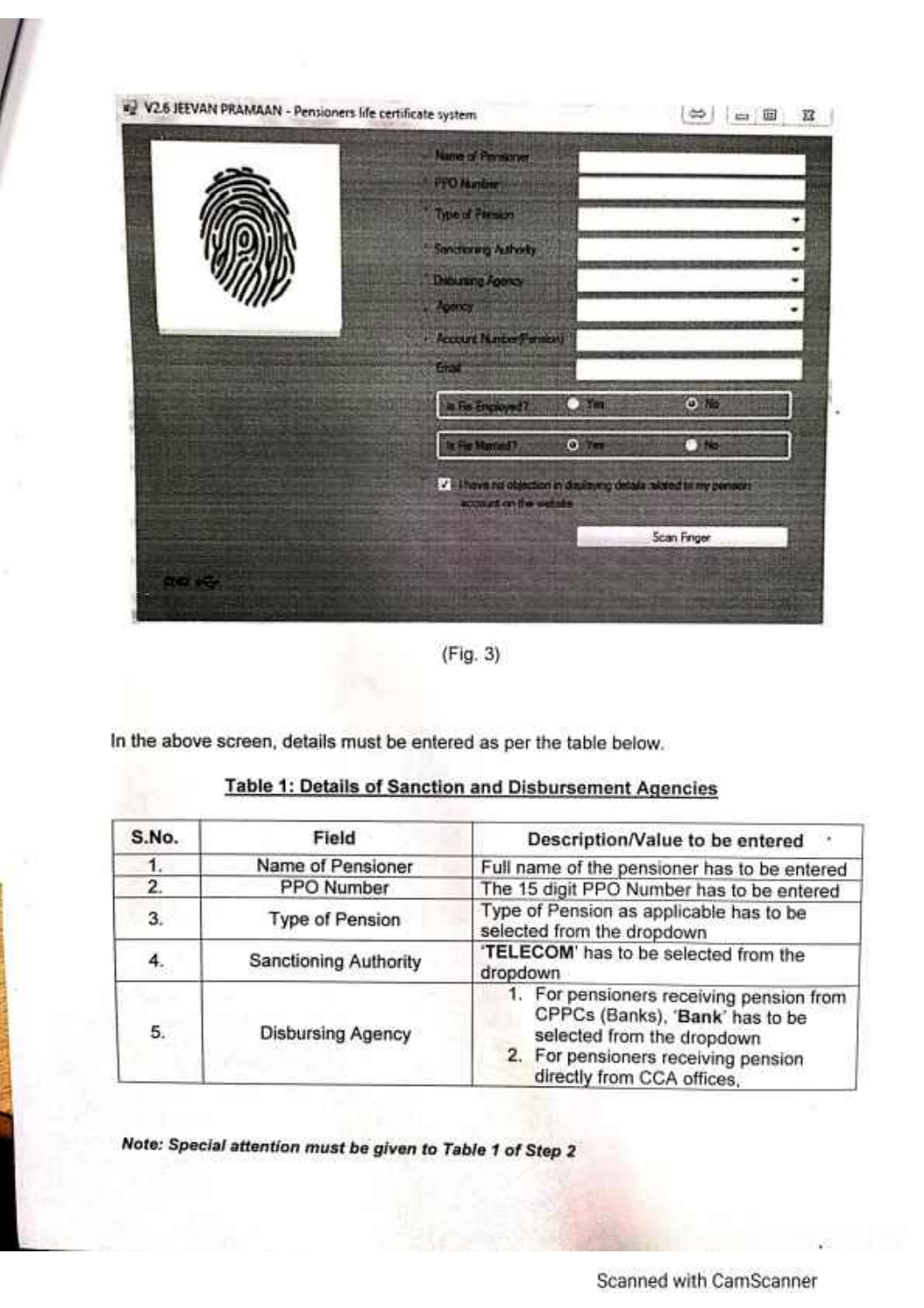|    |        | 'Department of<br>Telecommunications' has to be<br>selected from the dropdown.                                                                                                                                                                                                                                                                                                                                                                                                |
|----|--------|-------------------------------------------------------------------------------------------------------------------------------------------------------------------------------------------------------------------------------------------------------------------------------------------------------------------------------------------------------------------------------------------------------------------------------------------------------------------------------|
| 6. | Agency | 1. For pensioners receiving pension from<br>CPPCs (Banks), the respective bank<br>has to be selected from the dropdown.<br>For example, State Bank of India,<br>Punjab National Bank etc.<br>2. For pensioners receiving pension<br>directly from CCA offices, name of<br>the CCA office disbursing the<br>pension has to be selected from the<br>dropdown. For example CCA<br>Karnataka has to be selected if CCA<br>office of Karnataka circle is disbursing<br>the pension |

Step 3: Check small grey box as shown below (Fig.4). Then click 'Scan Finger' button & this will start the finger/Iris scanning process.





Step 4: Once the Finger Print/Iris Authentication is successful, the life certificate of the pensioner is displayed as shown below, (Fig.5) and an SMS acknowledgement is sent to the pensioner's mobile number. This SMS has Jeevan Pramaan Certificate ID. The generated certificates or DLCs are stored in the Life Certificate Repository and is available

Note: Special attention must be given to Table 1 of Step 2

11  $\vec{t}$ 

1-10 M

 $\theta$ 

ħ ž,  $\frac{\alpha}{2}$ S.

> 5 W

ź